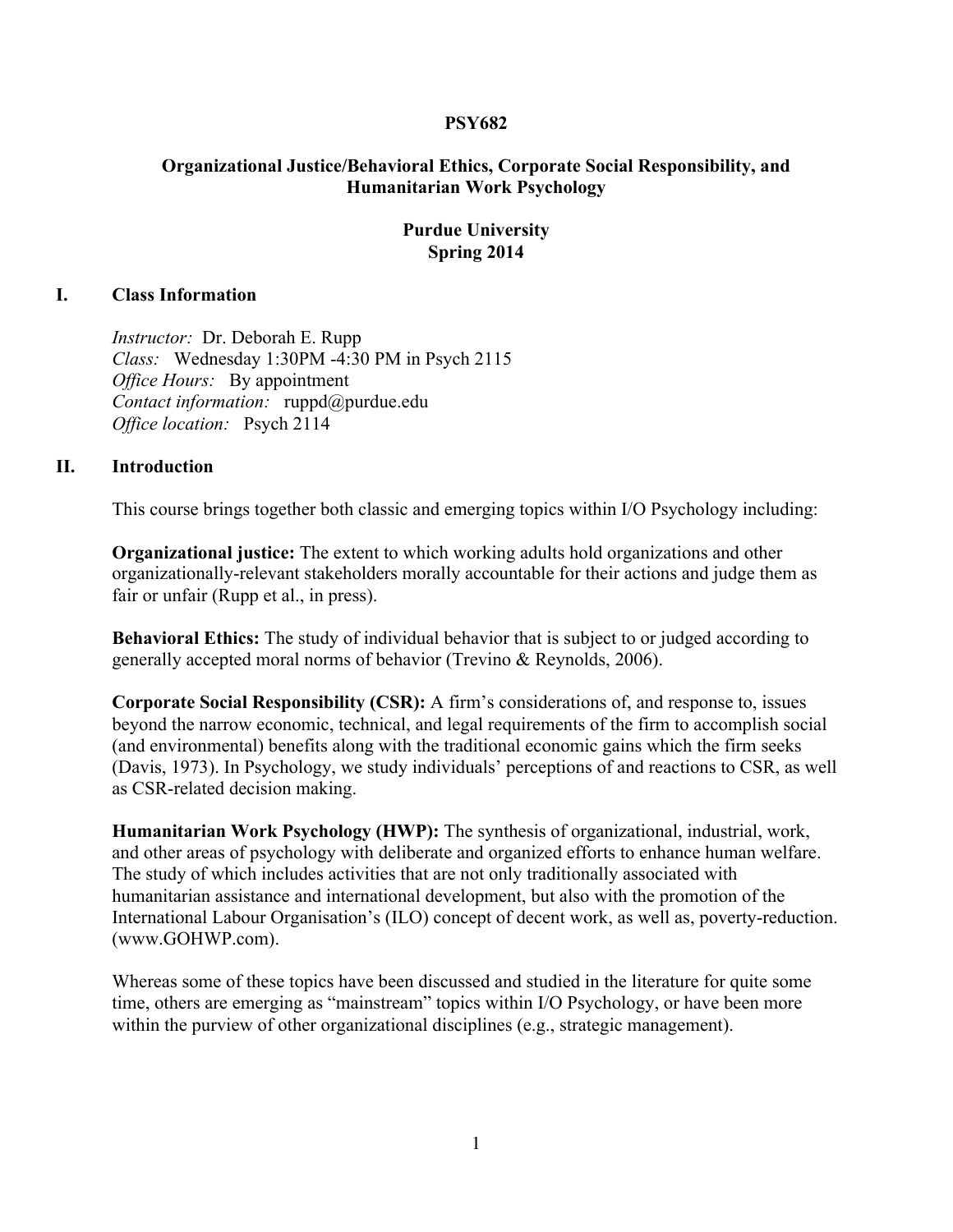In this course we will survey this literature with a goal of integration—that is, to understand the deeper theoretical root structure that connects these fields. We will also seek to, through this integration, offer new insights to this emerging discourse in the form of new primary research.

# **III. Class Format**

Our in-class sessions will take on a variety of formats. Every week we will discuss readings, as well as, "workshop" each course member's evolving research paper. Guest speakers from other universities, who are considered thought leaders on the various topics covered in the class, will also be invited to present/join our discussions via Skype. For each class session, students are expected to have:

- read all assigned readings (in-depth; prior to class)
- prepared talking points for each reading
- prepared a research update including:

o progress made over the course of the week o questions/discussion points

for the group

Students are also expected to assign readings to the class to guide these discussions as appropriate.

*Workshop.* A segment of class time will be devoted each week to furthering your own individual programs of research. The primary "deliverable" for this course is a full research paper or proposal in APA-format at the level, length, and caliber of a top-tier journal publication. Although data need not be collected and analyzed, the paper should contain a literature review, a methods section, a data analysis plan/proposed results lay-out, and a discussion section. This course is designed to help you move forward with your research. Thus, weekly progress on your research will be expected. We will take class time to discuss your weekly progress, help you resolve challenges and hurdles you may be facing, and apply your actual research to the topics covered in the readings to life.

Finally, you will never succeed as a researcher without sharp skills in the area of scientific writing. **Every week, you are required to email me one page (or less, but not more) from some aspect of your working paper,** which I will return to you the following week with feedback.

# **IV. Grades**

| Your grade will be determined as follows:                             |     |
|-----------------------------------------------------------------------|-----|
| Weekly discussions of readings                                        | 20% |
| Weekly presentation/discussion leadership on research progress        |     |
| (Including one page of text turned in each week for writing critique) | 20% |
| Weekly participation in the research discussions of others            | 20% |
| Research paper (due 5/9) by email/hard copy                           | 40% |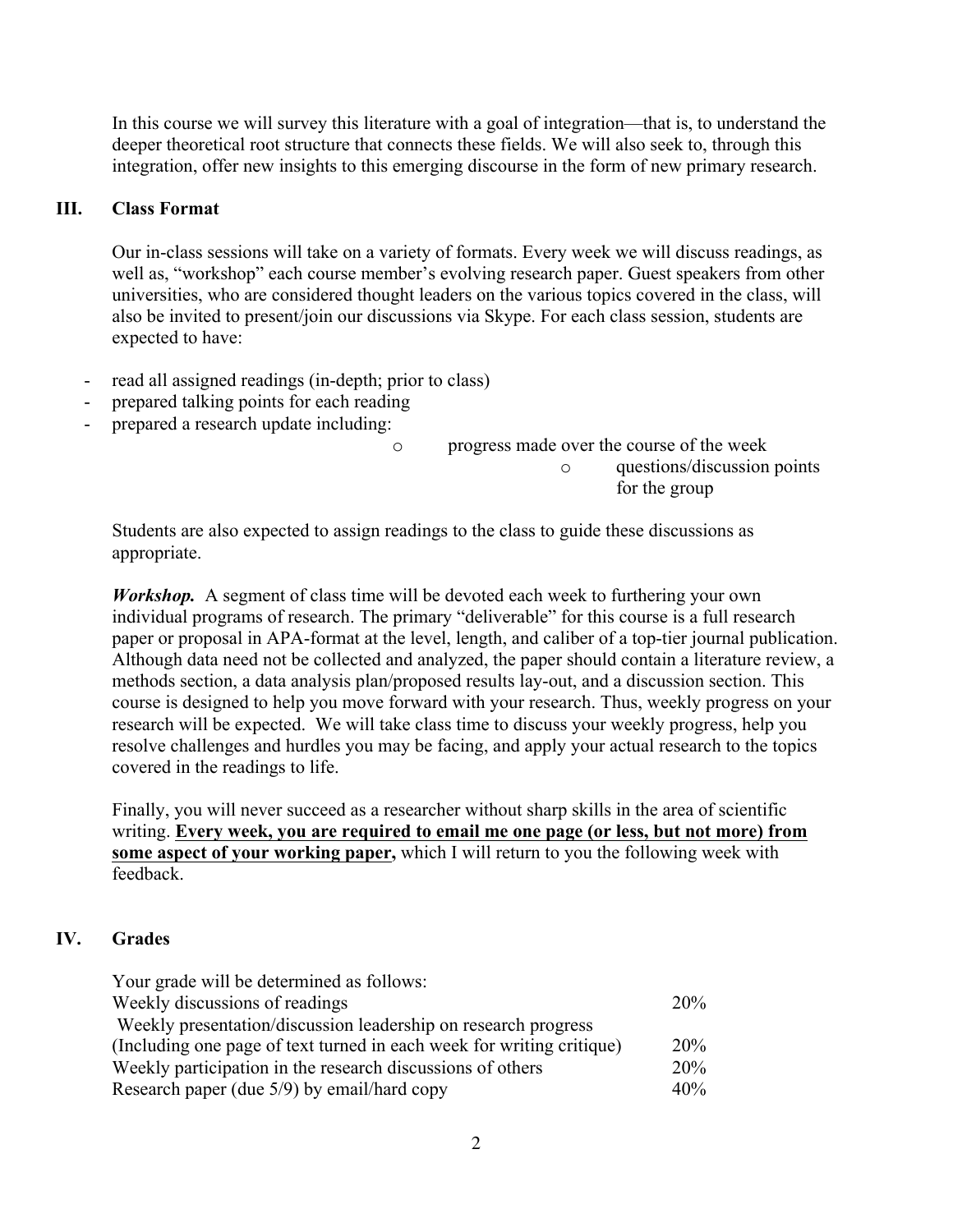# **V. Required Course Materials**

We will be reading a number of chapters out of the following four books, as well as, a number of additional journal articles.

- Carr, MacLachlan, & Furnham (2013). *Humanitarian Work Psychology*. Basingstroke: Palgrave Macmillan
- Olson-Buchanan, Bryan & Thompson (2013). *Using Industrial-Organizational Psychology for the Greater Good*. London: Routledge.
- Jackson, Ones & Dilchert (2012). *Managing Human Resources for Environmental Sustainability*. Hoboken: Wiley.
- Huffman & Klein (2013). *Managing Human Resources for Environmental Sustainability*. London: Routledge.

The papers assigned for each week were carefully chosen to be comprehensive, recent (with the exception of some classics and highly cited papers), and relevant. Most are published in the field's leading journals. An electronic reserve has not been created, as it is important that you hone your skills in obtaining research articles. Online versions of all the articles are available. PsycINFO/PsycARTICLES is a searchable database available on our library website containing full text articles. EBSCO/Academic Search Premier, also available on the library website, is another useful searchable database for organizational scientists. And of course there is our beloved Google Scholar. You should become astute in conducting literature searches on these systems. For additional assistance, feel free to contact a research librarian who would be happy to assist you.

# **VI. Topics, Course Calendar, and Readings**

Below, I have provided a list of references on the potential topics to be covered. I have provided more than we will actually read/discuss, in that knowing about these works may aid your research. We will decide together upon a more condensed list to be discussed each week, and you are encouraged to nominate additional readings (or noteworthy references) that are relevant to your own research pursuits or the seminar in general.

We will meet/not meet the following weeks:

1/15 1/22 1/29 2/5 2/12 **2/19 Week to work on papers – No formal class** 2/26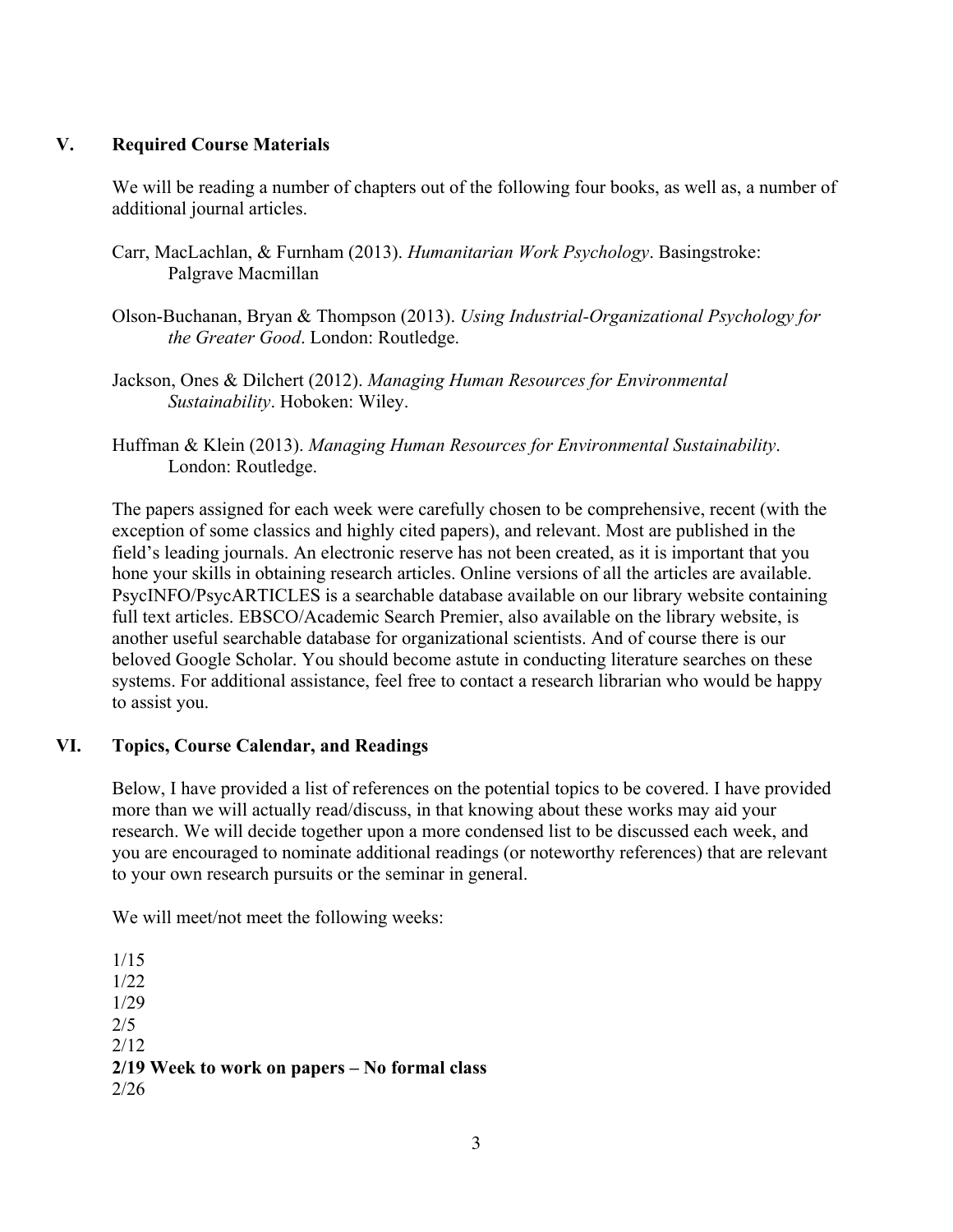3/5 3/12 **3/19: Spring Break—No Class** 3/26 4/2 4/9 4/16 4/23 4/30  $5/7$  – Exam Week – 5/9 – Final Paper Due –

### **Introduction to course; Tutorial on how these topics fit together: Getting from justice to ethics, CSR, and HWP**

- \*Rupp, D. E. (2011). An employee-centered model of organizational justice and social responsibility. *Organizational Psychology Review, 1,* 72-94*.*
- \*Rupp, D. E., Skarlicki, D. P., & Shao, R. (2014). The psychology of corporate social responsibility and humanitarian work: A person-centric perspective. *Industrial and Organizational Psychology: Perspectives on Science and Practice, 7,* 361-368*.*

## **The Evolving Field of I/O Psychology**

- \*Adam Smith quote: "How selfish so ever man may be supposed, there are evidently some principles in his nature, which interest him in the fortune of others, and render their happiness necessary to him, though he derives nothing from it, except the pleasure of seeing it." (Smith [1759] 1996).
- \*George, J. M. (2013). Compassion and Capitalism Implications for Organizational Studies. *Journal of Management*.
- \*Hakel, M. D. (2013). Commentary: *Homo Economicus*, Industrial Psychology, and the Greater Good. In J. Olson-Buchanan, L. K. Bryan & L. F. Thompson (Eds.), *Using Industrial-Organizational Psychology for the Greater Good-Helping Those Who Help Others*. New York: Routledge (pp. 559-566).
- \*Kraiger, K. (2013). Commentary. In J. Olson-Buchanan, L. K. Bryan & L. F. Thompson (Eds.), *Using Industrial-Organizational Psychology for the Greater Good-Helping Those Who Help Others*. New York: Routledge (pp. 567-571).
- \*Lefkowitz, J. (2013). Values and Ethics of a Changing I-O Psychology: A Call to (Future) Action. In J. Olson-Buchanan, L. K. Bryan & L. F. Thompson (Eds.), *Using Industrial-Organizational Psychology for the Greater Good.* New York: Routledge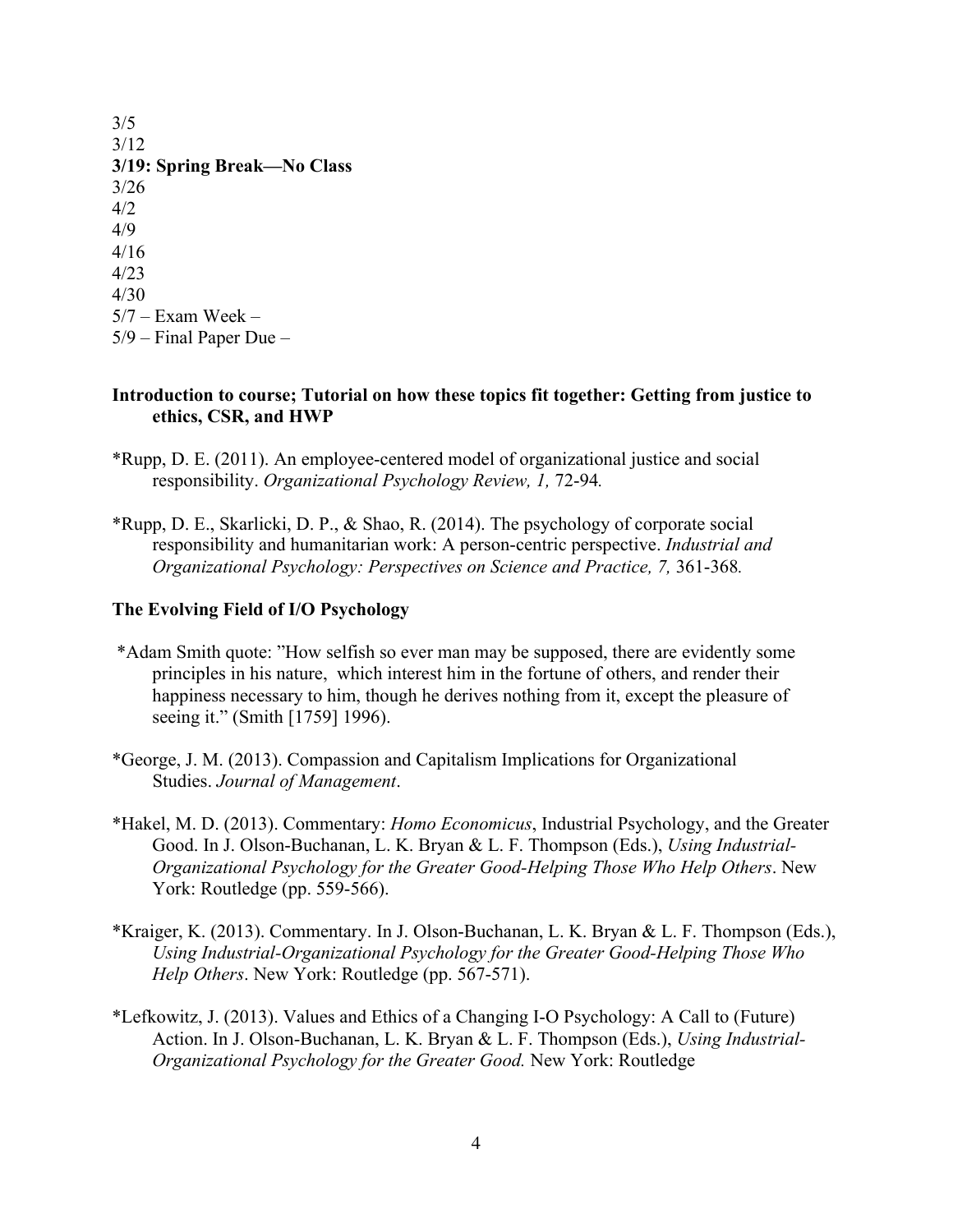- \*Lowman, R.L. (Ed.) (2006). *The ethical practice of psychology in organizations* (2nd Ed.). Washington D.C.: American Psychological Association & Society of Industrial/Organizational Psychology.
- \*Messick, S. (1995). Validity of Psychological Assessment. *American Psychologist, 50(9),* 741-749.
- \*Reichman, W., & Berry, M. O. N. (2012). The Evolution of Industrial and Organizational Psychology. In S. C. Carr, M. MacLachlan & A. Furnham (Eds.), *Humanitarian Work Psychology.* New York: Palgrave Macmillan.

## **Justice, Morality, and Behavioral Ethics**

- \*Bell, C. M., & Khoury, C. (2011). Organizational De/Humanization Deindividuation, Anomie, and in/Justice. In S. W. Gilliland, D. D. Steiner & D. P. Skarlicki (Eds.), *Emerging Perspectives on Organizational Justice and Ethics*. Charlotte, North Carolina: Information Age Publishing.
- (for reference) Cropanzano, R., Byrne, Z. S., Bobocel, D. R., & Rupp, D. E. (2001). Moral virtues, fairness heuristics, social entities, and other denizens of organizational justice. *Journal of Vocational Behavior, 58,* 164-209.
- (for reference) Cropanzano, R., Rupp, D. E., Mohler, C. J., & Schminke, M. (2001). Three roads to organizational justice. *Research in Personnel and Human Resource Management, 20,* 1- 113.
- *\*\*D.M. Mayer,* From Proscriptions to Prescriptions: A Call for Including Prosocial Behavior in Behavioral Ethics. In Schminke (Ed). *Managerial Ethics: Managing the Psychology of Morality*.257-271. New York: Routledge.
- \*Haidt, J. (2007). The New Synthesis in Moral Psychology. *Science, 316*(5827), 998-1002.
- Haidt, J. (2013). Moral psychology for the twenty-first century. *Journal of Moral Education*, *42*(3), 281-297.
- \*Haidt, J., & Kesebir, S. (2010). Morality. In S. Fiske, D. Gilbert & G. Lindzey (Eds.), *Handbook of Social Psychology* (5 ed., pp. 797-832). New Jersey: Wiley.
- \*Folger, R., & Cropanzano, R. (2010). Social Hierarchies and the Evolution of Moral Emotions. In M. Schminke (Ed.), *Managerial Ethics: Managing the Psychology of Morality* (pp. 207- 234). Orlando, US: University of Central Florida.
- \*Is Morality Always an Organizational Good?: A Review of Current Conceptions of Morality in Organizational and Social Justice Theory and Research, Linda J. Skitka and Christopher W. Bauman. In Skarlicki, Steiner, & Gilliland (Eds). *Justice, Morality, and Social Responsibility.*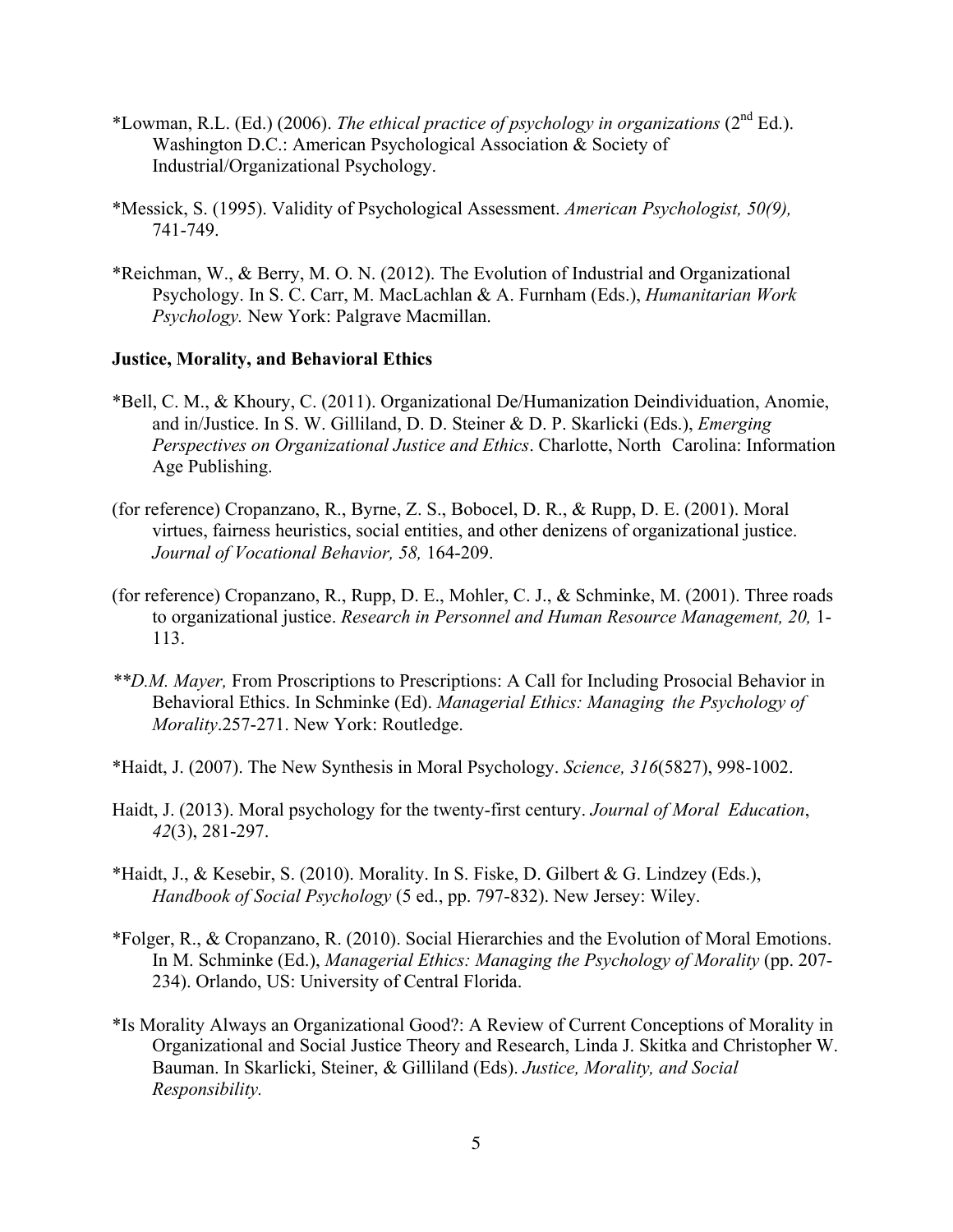- \*Kluver, J., Frazier, R., & Haidt, J. (2013). Behavioral Ethics for Homo Economics, Homo Heuristicus, and Homo Duplex. *Organizational Behavior and Human Decision Processes, 123*(2), 150-158.
- \*Mayer, D. M. (2010). From Proscriptions to Prescriptions: A Call for Including Prosocial Behavior in Behavioral Ethics. In M. Schminke (Ed.), *Managerial Ethics: Managing the Psychology of Morality* (pp. 257-269). Orlando, US: University of Central Florida.
- \*Moore, C., & Tenbrunsel, A. E. (2013). "Just Think About It"? Cognitive Complexity and Moral Choice. *Organizational Behavior and Human Decision Processes, 23*(2), 138-149.
- Moral Contracts, *Rebecca L. Greenbaum, Robert Folger, and Robert C. Ford.* In Gilliland, Steiner, & Skarlicki (Eds.). *Emerging Perspectives on Organizational Justice and Ethics*
- \*\*Organizational De/Humanization, Deindividuation, Anomie, and In/Justice, *Chris M. Bell and Careen Khoury.* In Gilliland, Steiner, & Skarlicki (Eds.). *Emerging Perspectives on Organizational Justice and Managerial Ethics: Managing the Psychology of Morality*
- *\*\*R. Folger, R. Cropanzano,* Social Hierarchies and the Evolution of Moral Emotions. In Schminke (Ed).
- \*Skitka, L. J., & Bauman, C. W. (2008). Is Morality Always an Organizational Good? In S. W. Gilliland, D. D. Steiner & D. P. Skarlicki (Eds.), *Justice, Morality, and Social Responsibility* (pp. 1-28). Charlotte, NC: Information Age Publishing.
- Moore, Celia, and Tenbrunsel, Ann (2014). Just think about it? Cognitive complexity and moral choice. *Organizational Behavior and Human Decision Processes*.*123 (2).* 138-149
- Hamilton III, J Brooke & Knouse, Stephanie (2011). The Experience-Focused Model of Ethical Action: A Conceptual Foundation for Ethics and Organizational Justice Research. In Gilliland, Steiner, & Skarlicki .*Emerging Perspectives on Organizational Justice and Ethics.* Charolette :Information Age Publishing.
- Treviño, L. K., Weaver, G. R., & Reynolds, S. J. (2006). Behavioral Ethics in Organizations: A Review. *Journal of Management, 32*(6), 951-990.
- Reynolds, S. J., Dang, C. T., Yam, K. C., & Leavitt, K. (2013). The Role of Moral Knowledge in Everyday Immorality: What Does It Matter If I Know What Is Right? *Organizational Behavior and Human Decision Processes, 123*(2), 124-137.
- Reynolds, Scott, Dang, Carolyn, Yam, Kai Chi, and Leavitt, Keith. (2014). The role of Moral Knowledge in Everyday Immorality: What does it matter if I know what is right?. *Organizational Behavior and Human Decision Processes*.*123 (2).* 124-137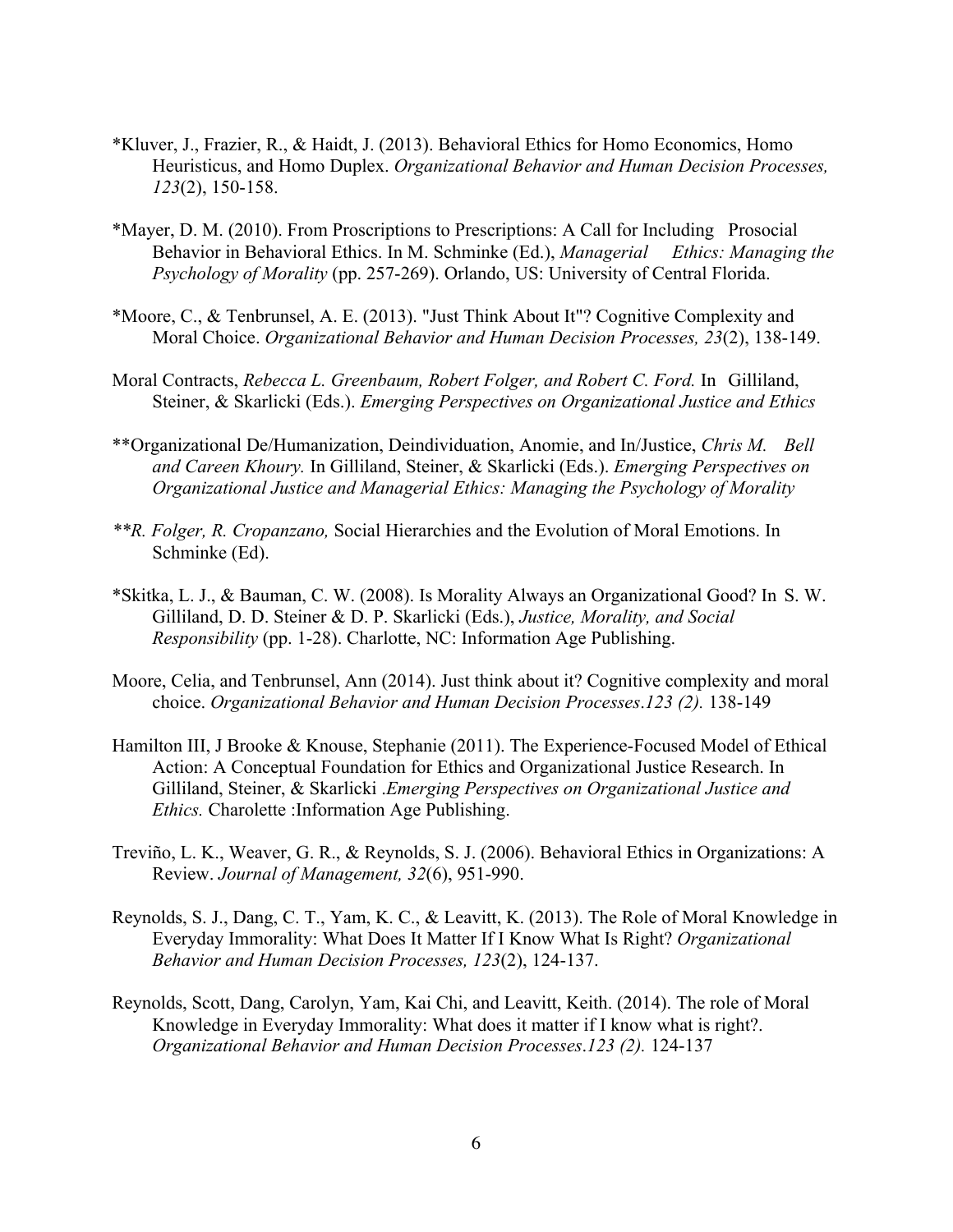Kluver, Jesse, Frazier, Rebecca, and Haidt, Jonathan. (2014). Behavioral ethics for Homo economicus, Homo heuristicus, and Homo duplex. *Organizational Behavior and Human Decision Processes*.*123 (2).* 150-158

#### **Morality Measures**

- Association of American Colleges and Universities (2014). Core Commitments: Educating Students for Personal and Social Responsibility, from http://www.aacu.org/corecommitments/
- Brady, F. N., & Wheeler, G. E. (1996). An Empirical Study of Ethical Predispositions. *Journal of Business Ethics, 5*(9), 927-940.

Forsyth, D. R. (2014). Ethics Position Questionnaire, from: http://donforsyth.wordpress.com/ethics/ethics-position-aquestionnaire/

Rest, J. R. (1990). *DIT Manual: Manual for the Defining Issues Test*: Center for the Study of Ethical Development, University of Minnesota.

#### **CSR: A Sociological/Economic Perspective**

- \*Bansal, P., & Roth, K. (2000). Why companies go green: a model of ecological responsiveness. *Academy of Management Journal*, *43*(4), 717-736.
- \*Margolis, J. D., & Walsh, J. P. (2003). Misery Loves Companies: Rethinking Social Initiatives by Business. *Administrative Science Quarterly, 48*(2), 268-305.
- \*Shin, K.-Y. (2014). *Corporate Social Responsibility Reporting in China*: Springer.
- Bansal, P. (2003). From Issues to Actions: The Importance of Individual Concerns and Organizational Values in Responding to Natural Environmental Issues. *Organization Science*, *14*(5), 510–527.
- Bansal, P. (2005). Evolving sustainably: a longitudinal study of corporate sustainable development. *Strategic Management Journal*, *26*(3), 197-218.
- Bansal, P., & Clelland, I. (2004). Talking trash: Legitimacy, impression management, and unsystematic risk in the context of the natural environment. *Academy of Management Journal*, *47*(1), 93-103.
- Chandler, D. and Werther, W.B. (2014). *Strategic Corporate Social Responsibility: Stakeholders, Globalization, and Sustainable Value Creation, 3rd ed.* Thousand Oaks, CA: Sage. ISBN 9781452217796
- Matter of Time: The Temporal Perspectives of Organizational Responses to Climate Change. N Slawinski, P Bansal, *Organization Studies 33 (11), 1*. 537-1563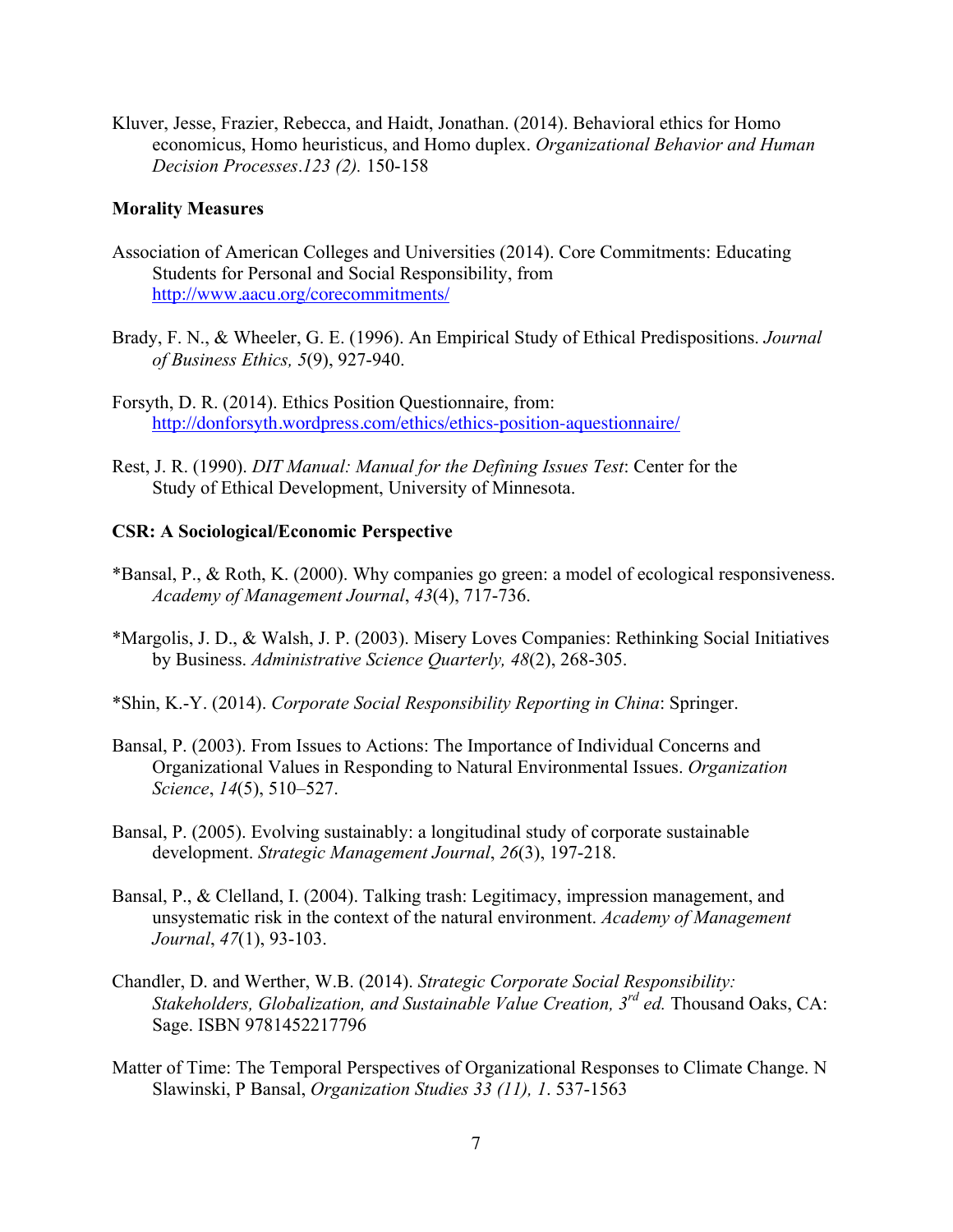- Maurer, C. C., Bansal, P., & Crossan, M. M. (2011). Creating Economic Value Through Social Values: Introducing a Culturally Informed Resource-Based View. *Organization Science*, *22*(2), 432-448.
- Marquis, C., Glynn, M. A., & Davis, G. F. (2007). Community isomorphism and corporate social action. *Academy of Management Review*, *32*(3), 925-945.
- Marquis, C., & Battilana, J. (2009). Acting globally but thinking locally? The enduring influence of local communities on organizations. *Research in Organizational Behavior*, *29*, 283-302.
- Marquis, C., & Qian, C. (2013). Corporate social responsibility reporting in China: Symbol or substance. *Organization Science*.
- Marquis, C., & Lee, M. (2011). Who is governing whom?: Senior managers, governance and the structure of generosity in large US firms. *Strategic Management Journal.*
- Maurer, C. C., Bansal, P., & Crossan, M. M. (2011). Creating Economic Value Through Social Values: Introducing a Culturally Informed Resource-Based View. *Organization Science*, *22*(2), 432-448.

#### **CSR: A Psychological Perspective**

- \*Bradley-Geist, J. C., & King, E. B. (2013). Building an Inclusive Work World: Promoting Diversity and Positive Inter-Group Relations through CSR. In J. Olson-Buchanan, L. K. Bryan & L. F. Thompson (Eds.), *Using Industrial-Organizational Psychology for the Greater Good: Helping Thoses Who Help Others* (pp. 176- 204). New York: Routledge.
- \*Bennette, J. B., & Tetrick, L. E. (2013). The "We" in Wellness: Workplace Health Promotion as a Positive Force for Health in Society. In J. Olson-Buchanan, L. K. Bryan & L. F. Thompson (Eds.), *Using Industrial-Organizational Psychology for the Greater Good* (pp. 205-236). New York: Routledge.
- \*Caligiuri, P., Mencin, A., & Jiang, K. (2013). Win–Win–Win: The Influence of Company-Sponsored Volunteerism Programs on Employees, NGOs, and Business Units. *Personnel Psychology, 66*(4), 825-860.
- \*Ormiston, M. E., & Wong, E. M. (2013). License to Ill: The Effects of Corporate Social Responsibility and CEO Moral Identity on Corporate Social Irresponsibility. *Personnel Psychology, 66*(4), 861-893.
- \*Rupp, D. E., Williams, C. A., & Aguilera, R. V. (2010). Increasing Corporate Social Responsibility through Stakeholder Value Internalization (and the Catalyzing Effect of New Governance): An Application of Organizational Justice, Self-Determination, and Social Influence Theories. In M. Schminke (Ed.), *Managerial Ethics* (pp. 69-88). Orlando, US: University of Central Florida.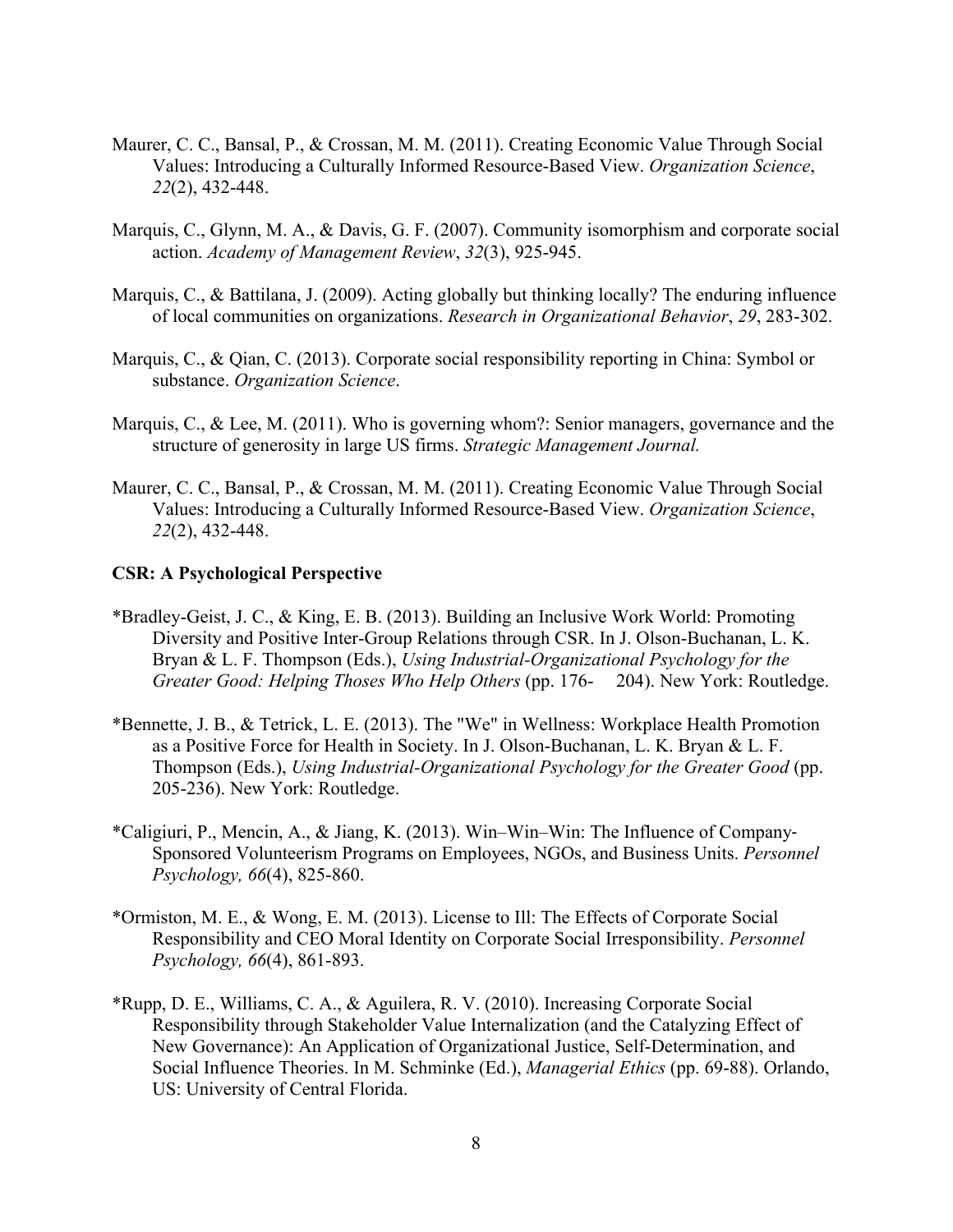- \*Rupp, D. E., Shao, R., Skarlicki, D., Paddock, L., Kim, T.-Y., & Nadisic, T. (under review). *Corporate Social Responsibility and Employee Engagement: The Moderating Role of Self-Determination and Individualism*
- Bauman, C. W., & Skitka, L. J. (2012). Corporate social responsibility as a source of employee satisfaction. *Research in Organizational Behavior*.
- Gully, S. M., Phillips, J. M., Castellano, W. G., Han, K., & Kim, A. (2013). A mediated moderation model of recruiting socially and environmentally responsible job applicants. *Personnel Psychology*.
- Hillebrandt, Annika (2013). When and Why Does Corporate Social Responsibility Work? Exploring Insights From Psychological Theories and Perspectives. *Industrial and Organizational Psychology: Perspectives on Science and Practice.* November 19 2013. 342-346. DOI: 10.1111/iops.12063
- Henning, Jaime & Jones, David (2013). Volunteer Programs in the Corporate World. In J. Olsen-Buchanan, L. K. Bryan & L. F. Thompson (Eds.), Using Industrial-Organizational Psychology for the Greater Good: Helping Those Who Help Others (75-109). New York: Routledge.
- Orlitzky, Marc, & Shen, Jie. (2013). Corporate Social Responsibility, Industry, and Strategy. *Industrial and Organizational Psychology: Perspectives on Science and Practice.*19 November 2013. 346-350. DOI: 10.1111/iops.12064
- Rupp, D. E., Shao, R., Thornton, M. A., Skarlicki, D. (2013). Applicants' and employees reactions to corporate social responsibility: The moderating effects of first-party justice perceptions and moral identity. *Personnel Psychology, 66,* 895-933*.*

#### **Psychology of Environmental Sustainability**

- \*Dilchert, S., & Ones, D. S. (2012). Measuring and Improving Environmental Sustainability. In S. E. Jackson, D. S. Ones & S. Dilchert (Eds.), *Managing Human Resources for Environmental Sustainability* (pp. 187-220). San Francisco, CA: Jossey-Bass: A Wiley Imprint.
- \*Lowman, R. L. (2013). Is Sustainability an Ethical Responsibility of I-O and Consulting Psychologists? In A. H. Huffman & S. R. Klein (Eds.), *Green Organizations: Driving Change with I-O Psychology* (pp. 34-52). New York: Routledge.
- \*Ones, D. S., & Dilchert, S. (2012). Employee Green Behaviors. In S. E. Jackson, D. S. Ones  $\&$ S. Dilchert (Eds.), *Managing Human Resources for Environmental Sustainability* (pp. 85- 116). San Francisco, CA: Jossey-Bass A Wiley Imprint.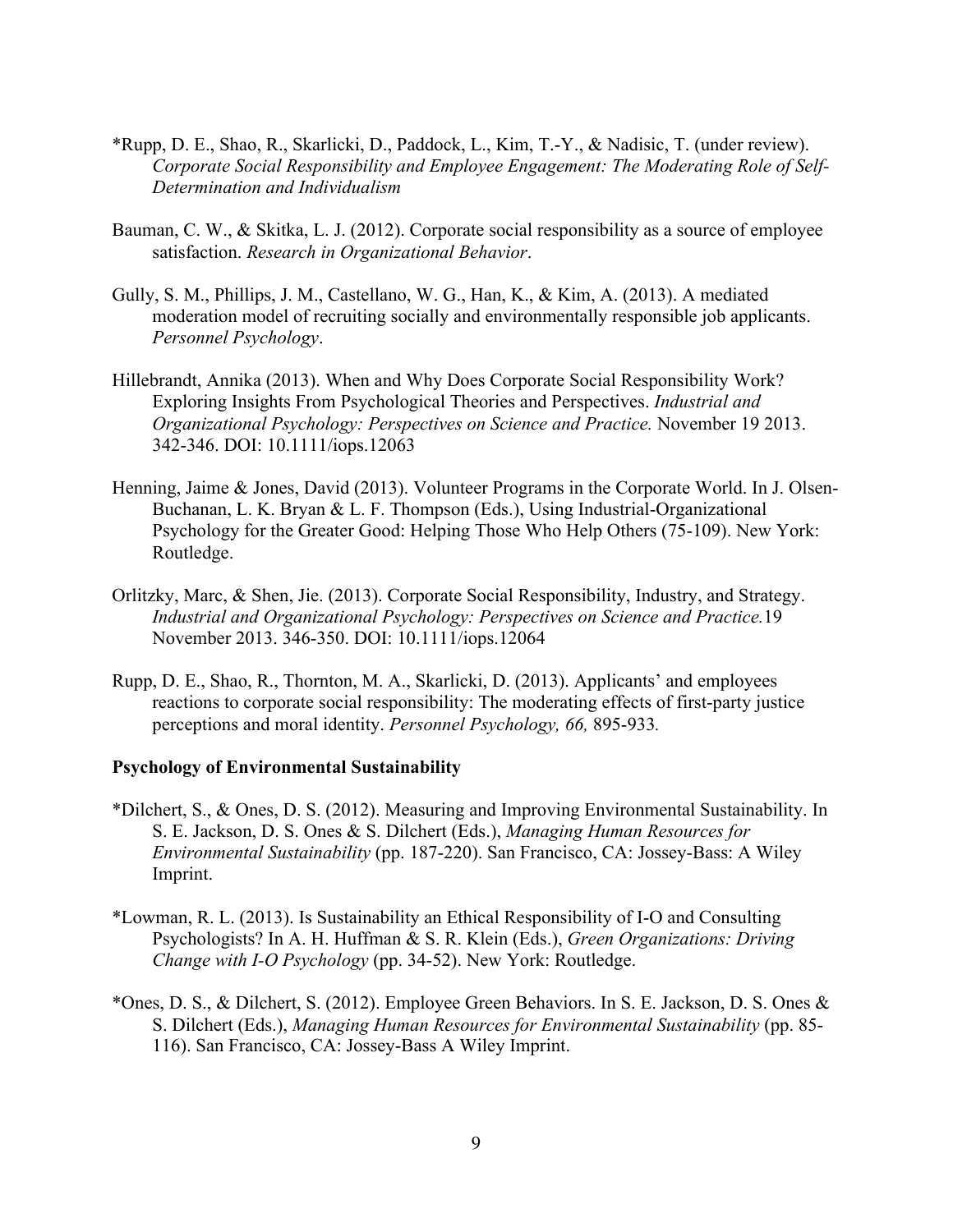- \*Werner, C. M. (2013). Designing Interventions That Encourage Permanent Changes in Behavior. In A. H. Huffman & S. R. Klein (Eds.), *Green Organizations: Driving Change with I-O Psychology* (pp. 208-230). New York: Routledge.
- \*Young, R. D. (2013). Environmental Psychology Overview. In A. H. Huffman & S. R. Klein (Eds.), *Green Organizations: Driving Change with I-O Psychology* (pp. 17-33). New York: Routledge.
- De Young, Raymond. (2013). Chapter 2: Environmental Psychology Overview. In *Green Organizations: Driving Change with I-O Psychology* (Huffman, A & Klien, S). New York: Routledge.
- Huffman & Klein (2013). Chapter 1: I-O Psychology and Environmental Sustainability in Organizations: A Natural Partnership. In *Green Organizations: Driving Change with I-O Psychology* (Huffman, A & Klien, S). New York: Routledge.
- Jackson, S. (2012). Chapter 1: Portrait of a Slow Revolution Toward Environmental Sustainability. In: *Managing Human Resources for Environmental Sustainability* (Jackson, S., Ones, D., Dilchert, S). Hoboken: Wiley
- Jackson, S. (2012). Chapter 20: Building Empirical Foundations to Inform the Future Practice of Environmental Sustainability. In: *Managing Human Resources for Environmental Sustainability* (Jackson, S., Ones, D., Dilchert, S). Hoboken: Wiley
- Leaetta M. Hough and Robert C. Muschewske (2012). Chapter 19: Implications for HR and OD Professionals in the Future: Can I-O Principles and Practices Contribute to the Achievement of Corporate Environmental Sustainability?. In: *Managing Human Resources for Environmental Sustainability* (Jackson, S., Ones, D., Dilchert, S). Hoboken: Wiley
- Lowman, R. (2013) .Chapter 3: Is Sustainability an Ethical Responsibility of I-O and Consulting Psychologists? In *Green Organizations: Driving Change with I-O Psychology* (Huffman, A & Klien, S). New York: Routledge.
- Ones, D., Dilchert, S. (2012).Chapter 5: Employee Green Behaviors. In: *Managing Human Resources for Environmental Sustainability* (Jackson, S., Ones, D., Dilchert, S). Hoboken: Wiley
- Ones, D., Dilchert, S. (2012). Chapter 8: Measuring and Improving Environmental Sustainability. In: *Managing Human Resources for Environmental Sustainability* (Jackson, S., Ones, D., Dilchert, S). Hoboken: Wiley
- Ones, D., Dilchert, S. (2013. Chapter 7: Measuring, Understanding, and Influencing Employee Green Behaviors. In *Green Organizations: Driving Change with I-O Psychology* (Huffman, A & Klien, S). New York: Routledge.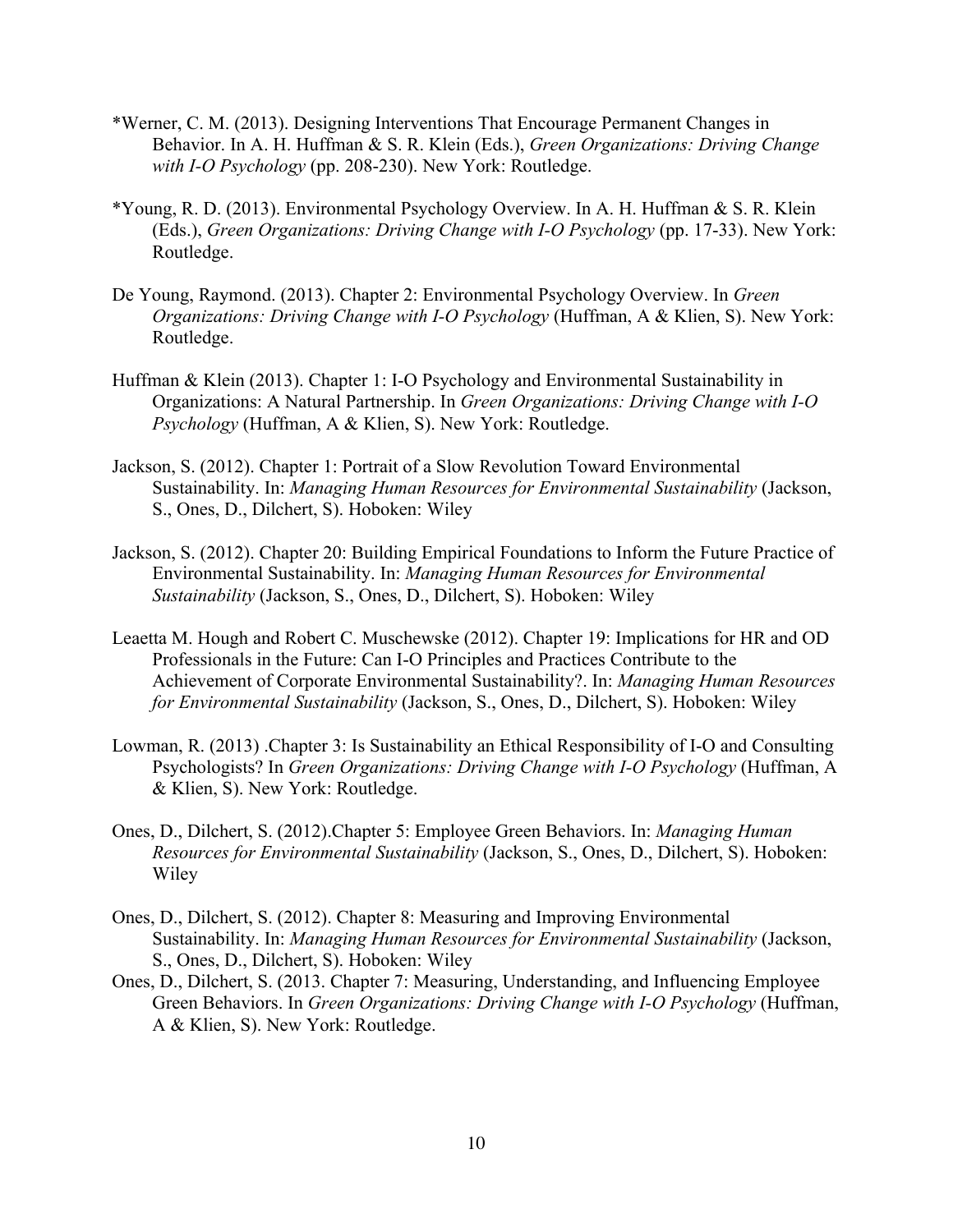Werner, C. (2013). Chapter 11: Designing Interventions that Encourage Permanent Changes in Behavior. In *Green Organizations: Driving Change with I-O Psychology* (Huffman, A & Klien, S). New York: Routledge.

## **Humanitarian Work Psychology**

- \*Gloss, A. E., & Thompson, L. F. (2013). I-O Psychology without Borders: The Emergence of Humanitarian Work Psychology. In J. Olsen-Buchanan, L. K. Bryan & L. F. Thompson (Eds.), *Using Industrial-Organizational Psychology for the Greater Good: Helping Those Who Help Others* (pp. 353-393). New York: Routledge.
- \*Carr, S. C., Guzman, J. M. D., Eltyeb, S. M., Furnham, A., MacLachlan, M., Marai, L., & McAuliffe, E. (2012). An Introduction to Humanitarian Work Psychology. In S. C. Carr, M. MacLachlan & A. Furnham (Eds.), *Humanitarian Work Psychology*. New York: Palgrave Macmillan.
- \*McCall, M., & Salama, P. (1999). Selection, Training, and Support of Relief Workers: An Occupational Health Issue. *BMJ: British Medical Journal, 318*(7176), 113.
- Atkins, S., Foster Thompson, L. (2012). Chapter 12: Online Volunteers and SmartAid. In: *Humanitarian Work Psychology* (Carr S, Furnham, A, MacLachlan, M). London: Palgrave McMillan.
- Baguma, P., Furnham, A. (2012). Chapter 15: Attributions for and the Perceived Effects of Poverty in East Africa: A Study from Uganda. In: *Humanitarian Work Psychology* (Carr S, Furnham, A, MacLachlan, M). London: Palgrave McMillan.
- Carr S, Furnham, A, Eltyeb, S., MacLachlan, M., Marai, L., & McAuliffe, E. (2012). Chapter 1:An Introduction to Humanitarian Work Psychology. In. *Humanitarian Work Psychology* (Carr S, Furnham, A, MacLachlan, M). London: Palgrave McMillan.
- Carr S. (2012). Chapter 8: Quo Vadis Interviews in Practice Demand. In: *Humanitarian Work Psychology* (Carr S, Furnham, A, MacLachlan, M). London: Palgrave McMillan.
- Carr S. (2012). Chapter 9: Quo Vadis Interviews in Practice Supply. In: *Humanitarian Work Psychology* (Carr S, Furnham, A, MacLachlan, M). London: Palgrave McMillan.
- Chi Wai Ng, E, Chan, S, & Hui, C. (2012). Chapter 10: Personnel Psychology for Disaster Response and Recovery. In: *Humanitarian Work Psychology* (Carr S, Furnham, A, MacLachlan, M). London: Palgrave McMillan.
- Gloss, A., Glavey, S., & Godbout, J. (2012). Chapter 13: Building Digital Bridges: The Digital Divide and Humanitarian Work Psychology's Online Networks and Communities. In: *Humanitarian Work Psychology* (Carr S, Furnham, A, MacLachlan, M). London: Palgrave McMillan.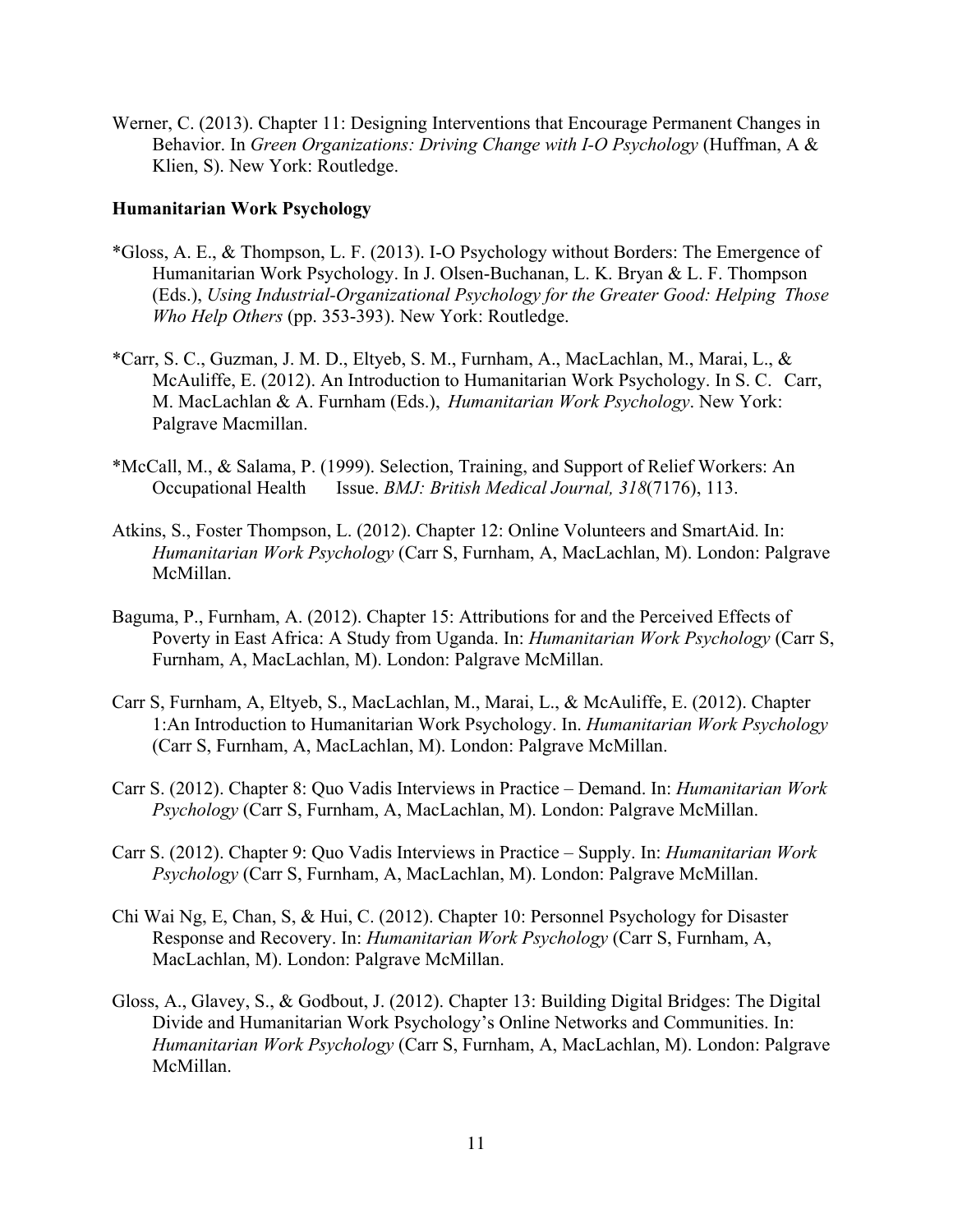- Gloss, A., & Foster Thompson, L. (2013) I-O Psychology Without Boarders: The Emergence of Humanitarian Work Psychology (In: Olsen-Buchanan et al., Chap 12). London: Routledge
- Organisation for Economic Co-operation and Development (2005). The Paris Declaration on Aid Effectiveness.
- United Nations (2000). Millennium Development Goals. Retrieved From http://www.un.org/millenniumgoals/
- United Nations (2000). The Ten Principles. Retrieved from https://www.unglobalcompact.org/abouttheGC/thetenprinciples/index.html
- United Nations (2014). Sustainable Development Goals. Retrieved From http://www.un.org/sustainabledevelopment/
- Vergara, J.A., & Gardner, D. (2011). Stressors and psychological well-being in local humanitarian workers in Colombia. Journal of Managerial Psychology, 26, 500-507.

#### **I/O Psychology and International/Social Development**

- \*Carr, S. C., Eltayeb, S., MacLachlan, M., Marai, L., McAuliffe, E., & McWha, I. (2013). Aiding International Development: Some Fresh Perspectives from Industrial-Organizational Psychology. In J. Olsen-Buchanan, L. K. Bryan & L. F. Thompson (Eds.), *Using Industrial-Organizational Psychology for the Greater Good: Helping Those Who Help Others* (pp. 490-528). New York: Routledge.
- \*Connelly, B. S., & Ones, D. S. (2008). The Personality of Corruption a National-Level Analysis. *Cross-Cultural Research, 42*(4), 353-385.
- \*Fine, S. (2010). Cross-Cultural Integrity Testing as a Marker of Regional Corruption Rates. *International Journal of Selection and Assessment, 18*(3), 251-259.
- \*Gielnik, M. M., & Michael Frese. (2013). Entrepreneurship and Poverty Reduction: Applying I-O Psychology to Microbusiness and Entrepreneurship in Developing Countries. In J. Olsen-Buchanan, L. K. Bryan & L. F. Thompson (Eds.), *Using Industrial-Organizational Psychology for the Greater Good: Helping Those Who Help Others* (pp. 394-438). New York: Routledge
- \*Lewis, D., Bebbington, A. J., Batterbury, S. P., Shah, A., Olson, E., Siddiqi, M. S., & Duvall, S. (2003). Practice, Power and Meaning: Frameworks for Studying Organizational Culture in Multi-Agency Rural Development Projects. *Journal of International Development, 15*(5), 541-557.
- \*Maynard, D. C., & Ferdman, B. M. (2009). The Marginalized Workforce: How Io Psychology Can Make a Difference. *The Industrial-Organizational Psychologist, 46*(4), 25-29.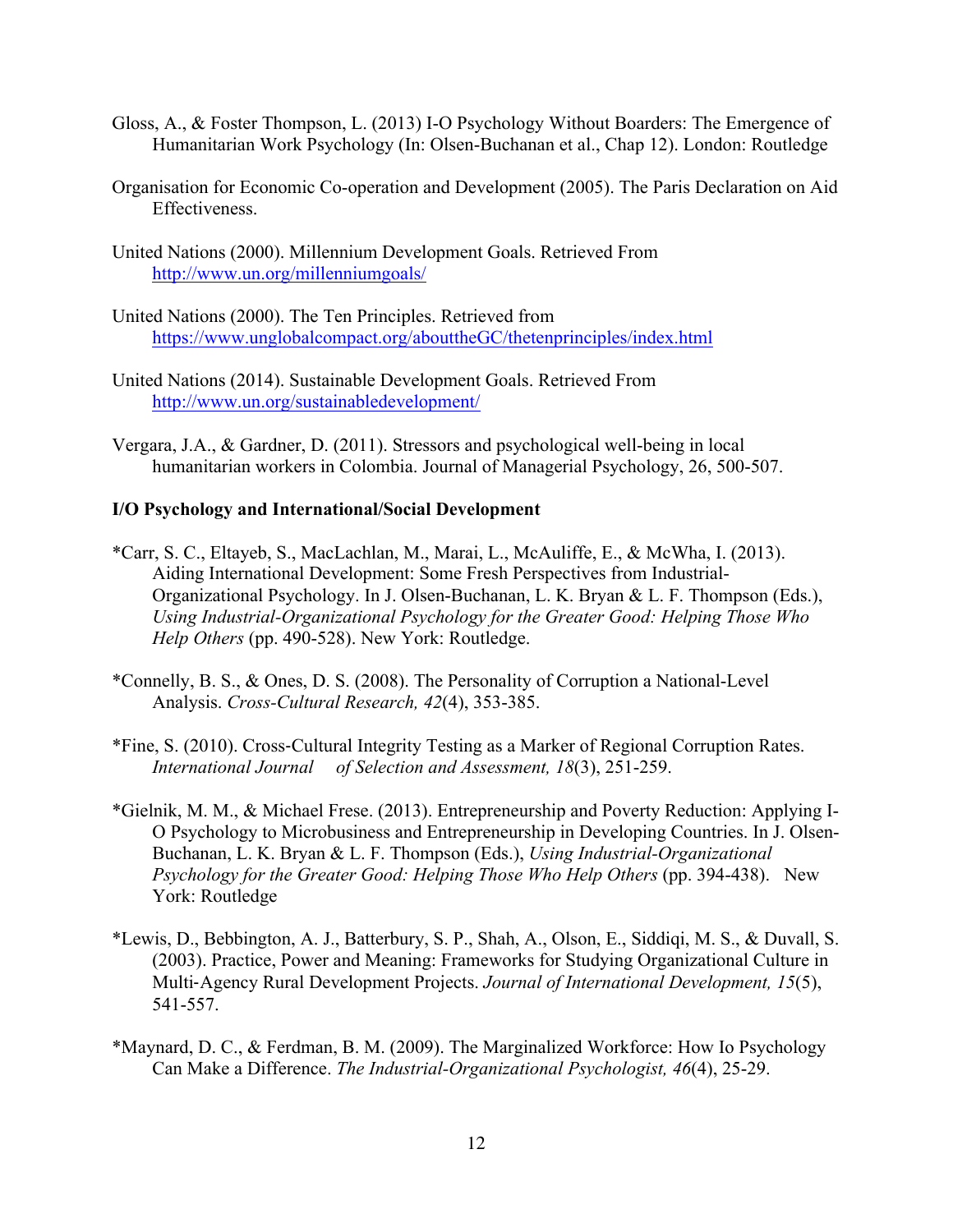- Carr, S., Eltayeh, S., MachLachlan, M., Marai, L., McAuliffe, E., & McWha, I. (2012) Chapter 16: Aiding International Development: Some Fresh Perspectives from Industrial and Organizational Psychology. In *Using Industrial-Organizational Psychology for the Greater Good: Helping Those Who Help Others* (Olsen-Buchanan et al.). New York: Routledge
- Gielnik, M. & Frese, M. (2012). Chapter 13: Entrepreneurship and Poverty Reduction: Applying I-O Psychology to Microbusiness and Entrepreneurship in Developing Countries. In *Using Industrial-Organizational Psychology for the Greater Good: Helping Those Who Help Others* (Olsen-Buchanan et al.). New York: Routledge.
- MacLachlan, M., Carr, S. C., & McAuliffe, E. (2010). The Aid Triangle: Human Dynamics of Dominance, Justice and Identity. London: Zed Books.
- Saner, R. & Sapienza, E. (2012). Development Diplomacy and Partnerships for Social Policy at the Time of PRSPs: The Case of Decent Work, Journal of Poverty Alleviation and International Development, 3(2): 145-180.
- Taylor, T. (2010). Review of The Aid Triangle: Recognizing the Human Dynamics of Dominance, Justice and Identity. New Zealand Journal of Psychology, 39, 67.
- Schein, V. E. (2013). Using I-O Psychology to improve the plight of women in developing countries: A research agenda. In Olson-Buchanan, Bryan & Thompson (2013). *Using Industrial-Organizational Psychology for the Greater Good*. London: Routledge.
- Fine, (2010). Cross Cultural Integrity Testing as a Marker of Regional Corruption Rates. *International Journal of Selection and Assessment, 18 (3)* 251-259.
- Connelly, B. S., & Ones, D. S. (2008). The personality of corruption a national-level analysis. *Cross-cultural research*, *42(4),* 353-385. Connelly & Ones 2008 in *Cross-Cultural Research*
- Henrich, Heine, & Norenzayan(2010). The weirdest people in the world? *Behavioral Brain Science.33(2-3)* 61-83; discussion 83-135. doi: 10.1017/S0140525X0999152X..

#### **HWP and Employee Well-Being**

- Maynard, D. C., & Ferdman, B. M. (2009). The marginalized workforce: How IO Psychology can make a difference. *The Industrial-Organizational Psychologist*, *46*(4), 25-29.
- Bradley-Geist, Jill & King, Eden (2013). Building an Inclusive Work World: Promoting Diversity and Positive Inter-Group Relations Through CSR. In Olson-Buchanan, Bryan & Thompson. *Using Industrial-Organizational Psychology for the Greater Good.* London: Routledge.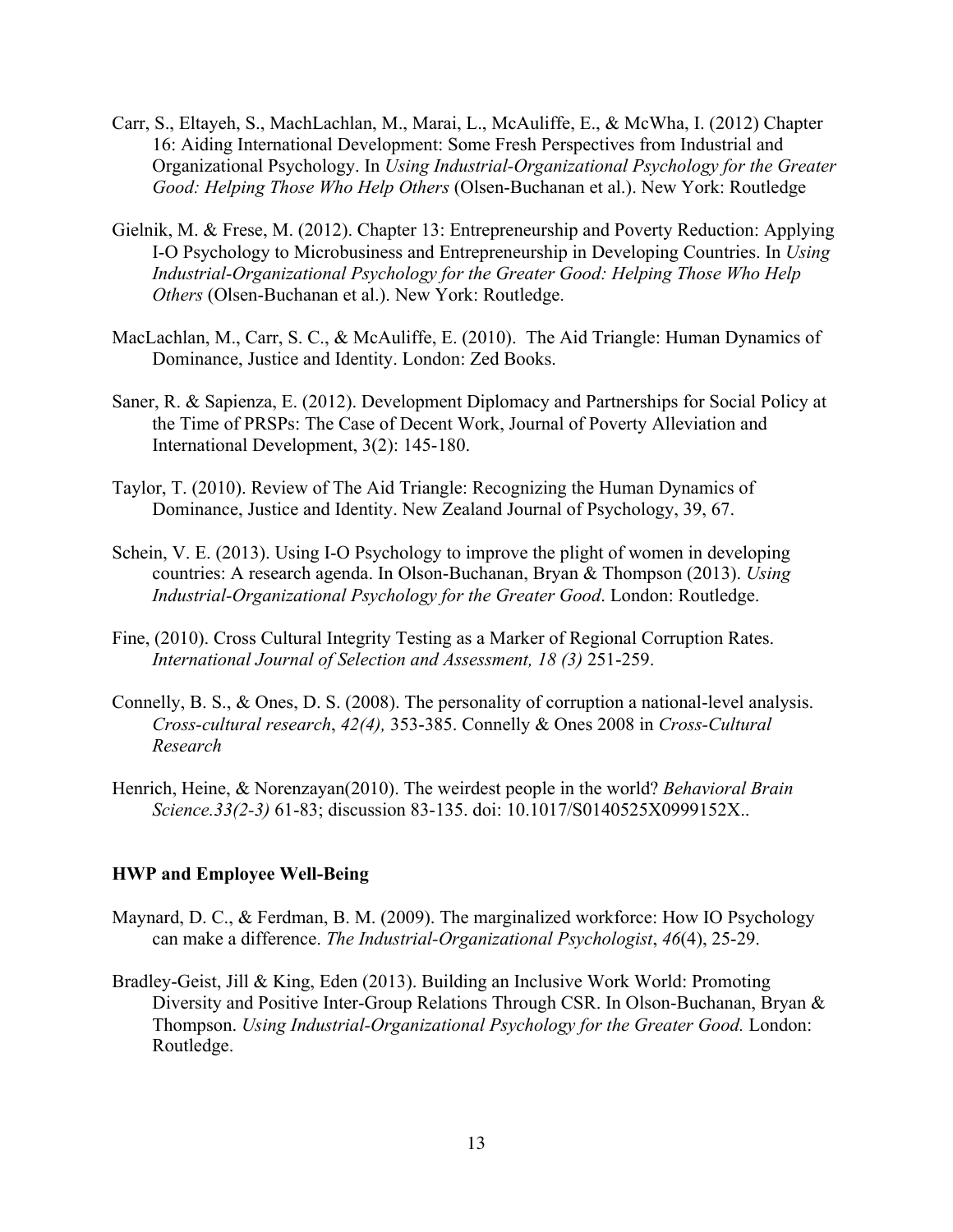- Bennet, Joel B. & Tetrick, Lois (2013). The "We" in Wellness: Workplace Health Promotion as a Positive Force for Health in Society. In Olson-Buchanan, Bryan & Thompson (2013). *Using Industrial-Organizational Psychology for the Greater Good*. London: Routledge.
- Maynard, D. C., & Ferdman, B. M. (2009). The marginalized workforce: How IO Psychology can make a difference. *The Industrial-Organizational Psychologist*, *46*(4), 25-29.
- Serra, D., Serneels, P., and Barr, A. (2011), Intrinsic motivations and the non-profit health sector: Evidence from Ethiopia. Personality and Individual Differences, 51, 309-314.

#### **Culture, Development, and Corruption**

- Connelly, B. S., & Ones, D. S. (2008). The personality of corruption a national-level analysis. *Cross-cultural research*, *42*(4), 353-385.
- Fine, S. (2010). Cross-Cultural Integrity Testing as a Marker of Regional Corruption Rates. *International Journal of Selection and Assessment*, *18*(3), 251-259.
- Lewis, D., Bebbington, A. J., Batterbury, S. P., Shah, A., Olson, E., Siddiqi, M. S., & Duvall, S. (2003). Practice, power and meaning: frameworks for studying organizational culture in multi-agency rural development projects. *Journal of International Development*, *15*(5), 541-557.

## **Poverty**

- Berry, M. O'Neill, Reichman, W., Klobas, J., MacLachlan, M., Hui, H. C., Carr, S. C. (2011). Humanitarian Work Psychology: The Contributions of Organizational Psychology to Poverty Reduction. *Journal of Economic Psychology, 32,* 240-247.
- Burt, C.B., & Carr, S.C. (2011). Organizational psychology and poverty reduction: The multidimensionality of the aid worker experience. *Journal of Managerial Psychology, 26,* 444- 452.
- Baguma, P. & Furnham, A. (2013). Attributions for and the Perceived Effects of Poverty in East Africa: A Study from Uganda. In Carr, MacLachlan, & Furnham. *Humanitarian Work Psychology ()*. Basingstroke: Palgrave Macmillan.
- Carr , S.C., McWha, I., MacLachlan, M., & Furnham, A. (Eds.). (2010). International Journal of Psychology: Special Section on Psychology and Poverty Reduction.
- Carr S. C. (2007). I/O Psychology and Poverty Reduction: Past, Present and Future. The Industrial-Organizational Psychologist, 41, 1, 43-50.
- Carr, S. C., MacLachlan, M., Reichman, W., Klobas, J., Berry, M. O'Neill, & Furnham, A. (2008). Organizational Psychology and Poverty Reduction: Where Supply Meets Demand. *Journal of Organizational Behavior, 29,* 843-851.